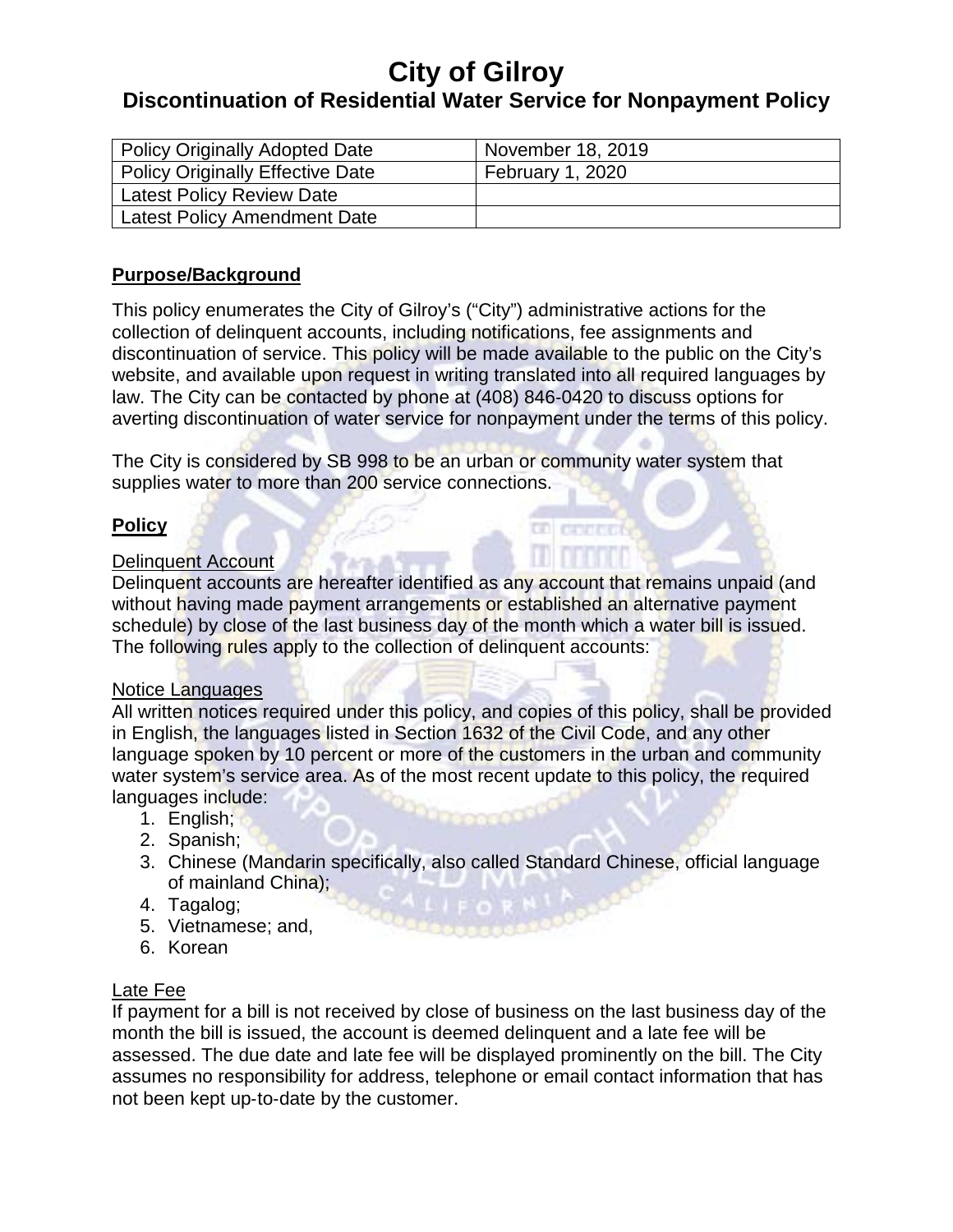# **Discontinuation of Residential Water Service for Nonpayment Policy**

#### Written Disconnection Notice

The City shall not discontinue water service for non‐payment until payment by the customer has been delinquent for at least sixty (60) days pursuant to state law. The City will make a reasonable, good faith effort to contact the customer in writing at least seven (7) business days before discontinuation of water service for non‐payment. The written disconnection notice will be mailed to the mailing address designated on the account. If the mailing address and the address of the property to which water service is provided are different, a second notice will be mailed to the service address and addressed to "Occupant". The written disconnection notice will include:

- Customer's name and address
- Amount that is past due
- Date by which payment or payment arrangements are required to avoid discontinuation of residential service
- Description of the process to apply for an amortization plan of delinquent charges; temporary deferral of payments, and/or an alternative payment arrangement
- Description of the process to dispute or appeal a bill
- City phone number and instructions on how the customer may obtain a copy of the City's written policy
- A) *Notice to Residential Tenants/Occupants in an Individually Metered Residence* The City will make a reasonable, good faith effort to inform the occupants, by means of written notice, when the water service account is in arrears and subject to disconnection at least ten (10) days before water service is shut off. The written notice will advise the tenant/occupant that they have the right to become customers of the City without being required to pay the amount due on the delinquent account, as long as they are willing to assume financial responsibility for subsequent charges for water service at that address. In order for the amount due on the delinquent account to not be assessed on the new account for the services assumed by the tenants, the tenant/occupant must provide verification of tenancy in the form of a rental agreement or proof of rent payments. The delinquent amount remaining on the existing account will be assessed through a lien on the subject property pursuant to Gilroy City Code Section 27.40.
- B) *Notice to Tenants/Occupants in a Multi*‐*Unit Complex Served through a Master Meter*

The City will make a reasonable, good faith effort to inform the occupants, by means of written notice hung on the door of each residence, when the water service account is in arrears and subject to disconnection at least ten (10) days before water service is shut off. The written notice will advise the tenant/occupant that they have the right to become customers of the City without being required to pay the amount due on the delinquent account, as long as they are willing to assume financial responsibility for subsequent charges for water service at the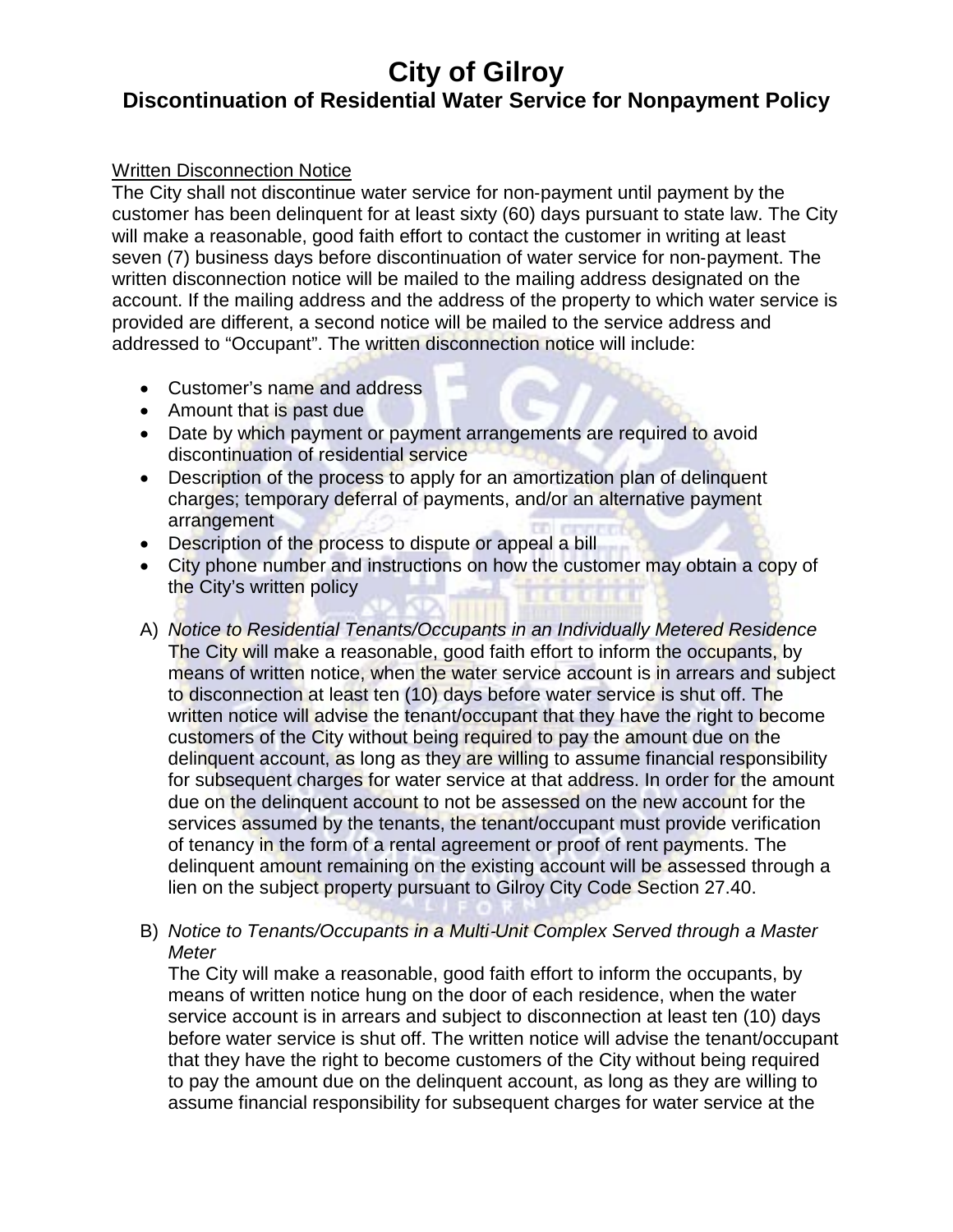# **Discontinuation of Residential Water Service for Nonpayment Policy**

address(es) served by the master meter. If one or more of the occupants are willing and able to assume responsibility for the subsequent charges for water service to the satisfaction of the City, or if there is a physical means, legally available to the City, of selectively terminating service to those occupants who have not met the requirements for service, the City will make service available to the occupants who have met those requirements.

If the written disconnection notice is returned through the mail as undeliverable, the City will make a reasonable, good faith effort to visit the residence and leave a notice of discontinuance for non‐payment as well as a copy of this written policy translated into all required languages.

#### Disconnection Deadline

All delinquent water service charges and associated fees must be received by the City by 5:00 p.m. on the day specified in the written disconnection notice.

#### Alternative Payment Arrangements

The City shall offer alternative payment arrangements for any customer who is unable to pay for water service within the normal payment period and requests an alternative payment arrangement to avoid late fees or disruption of service. The City will consider all circumstances surrounding the request and make a determination as to whether the payment arrangement is warranted. The alternative payment arrangement options include:

1. Amortization of the unpaid balance

Payment arrangements that extend into the next billing period are considered an amortization plan, which must be in writing and signed by the customer. An amortization plan will amortize the unpaid balance over a period defined by the customer, not to exceed twelve (12) months from the original date of the bill. The amortized payments will be combined with, and subject to the due date of, the customer's regular bill. The customer must comply with the terms of the amortization plan and remain current as charges accrue in each subsequent billing period. The customer may not request further amortization of any subsequent unpaid charges while paying delinquent charges pursuant to an amortization plan. Failure to comply with the terms of an amortization plan will result in the issuance of a written disconnection notice. The disconnection notice resulting from failure to meet the terms of an amortization plan will be in the form of either a door hanger or other physical document posted to the premises no less than five (5) business days in advance of discontinuance of service.

## 2. Temporary deferral of payment

A customer may request deferral of a payment, up to ninety (90) days from the original due date. Should the customer not be able to make subsequent current bill payments, the deferred amount shall be due and payable immediately, and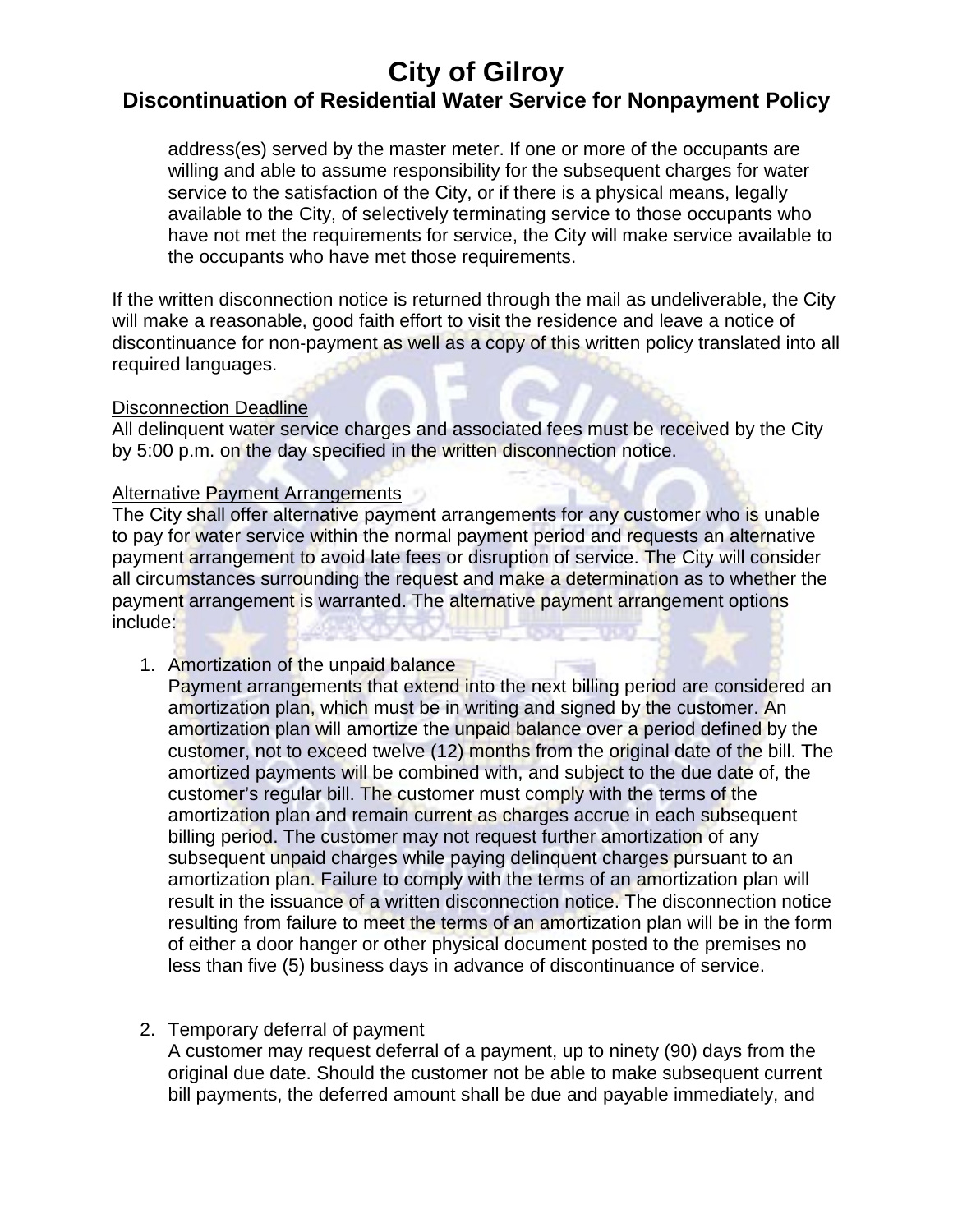## **City of Gilroy Discontinuation of Residential Water Service for Nonpayment Policy**

the disconnection notice resulting from failure to meet the terms of the deferral plan will be in the form of either a door hanger or other physical document posted to the premises no less than five (5) business days in advance of discontinuance of service.

3. Reduction of late penalties

At the request of the customer, the City may waive the late fee if there are extenuating circumstances and the customer has not been assessed a late fee for delinquent payment in the preceding six (6) months.

4. Alternative payment schedule

Should a customer be on fixed income, seasonal employment with seasonal compensation, or other extreme variability in household income that is consistent on an annual basis and documented, the customer may request an alternative payment schedule with alternative billing dates and periods consistent with the flow of their personal income. The alternative schedule must still completely pay all amounts owed by June 30 of each year. Failure to meet this requirement will disqualify the customer from future alternative payment schedule options. Should the customer not be able to make subsequent current bill payments while on an alternative payment schedule, the owed amount shall be due and payable immediately, and the disconnection notice resulting from failure to meet the terms of the deferral plan will be in the form of either a door hanger or other physical document posted to the premises no less than five (5) business days in advance of discontinuance of service. Failure to meet the payment terms and conditions of an alternative payment schedule shall make the account holder(s) ineligible for future alternative payment schedules.

## Disconnection of Water Service for Nonpayment

The City will disconnect water service by turning off, and in some cases locking off, the meter. Before service is disconnected, the customer will be notified by a written disconnection notice at least seven (7) business days prior to termination. The customer will be charged a fee to re-establish service in the billing system regardless of whether the meter has physically been turned off. The meter will be locked in the off position if payment is not received within seven (7) days of initial termination.

#### Delinquent Accounts of Residential Customers Financially Unable to Pay for Service with Medical Requirements to Access Water

Per the conditions identified in Health and Safety Code Section 116910(a), if a customer satisfies all of the conditions in the above referenced section, their water service cannot be shut off for nonpayment. The conditions require:

• The customer or tenant of the customer submits to the City certification from a primary care provider, as defined by the Section 14088 of the Welfare and Institutions Code, that discontinuation of residential service will be life threatening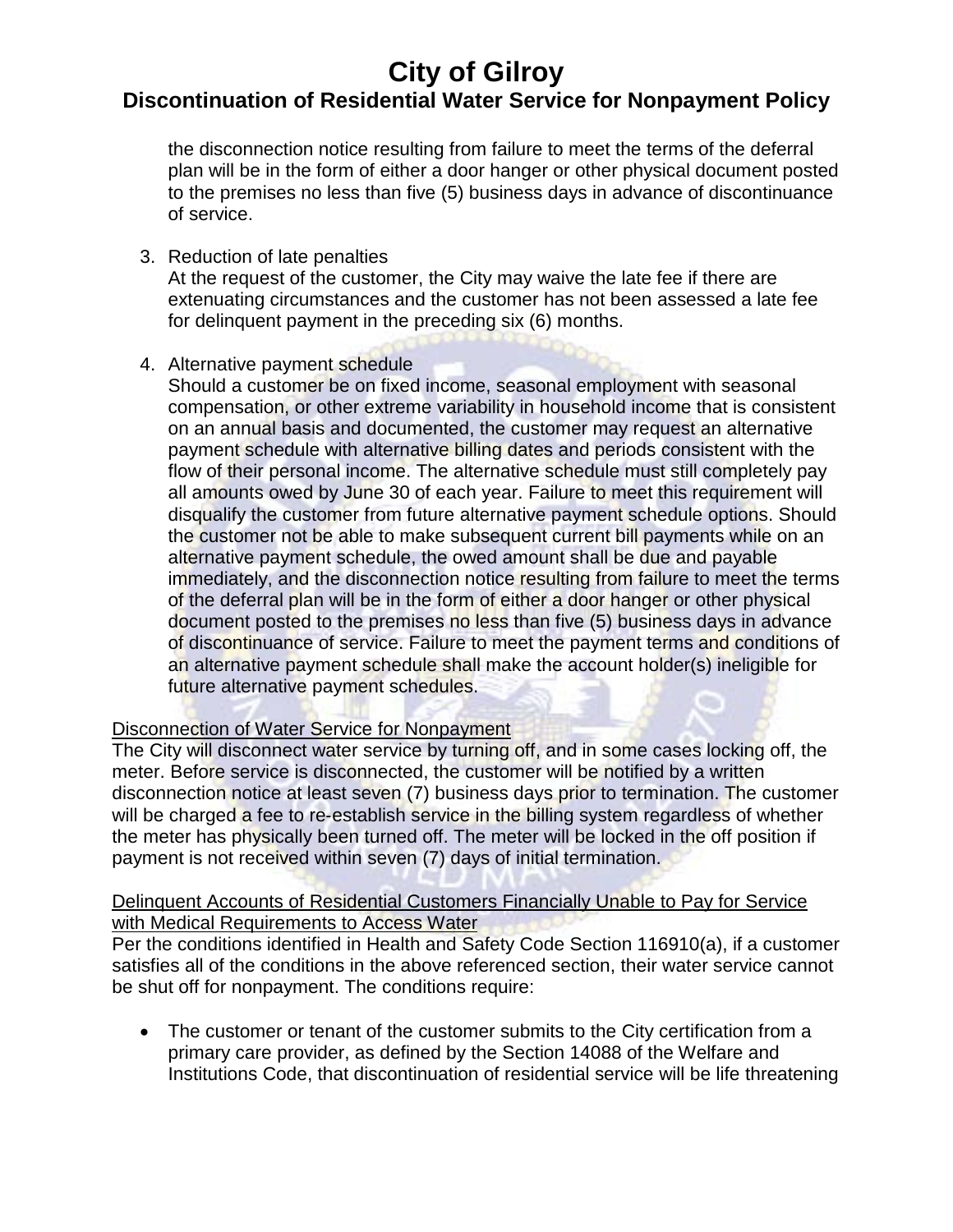## **Discontinuation of Residential Water Service for Nonpayment Policy**

to, or pose a serious threat to the health and safety of a resident of the premises where residential service is provided.

- The customer demonstrates he or she is financially unable to pay for residential service within the City's normal billing cycle. The customer shall be deemed financially unable to pay for residential service within the City's normal billing cycle if any member of the customer's household is a current recipient of CalWORKs, CalFresh, general assistance, Medi-Cal, Supplemental Security Income/State Supplementary Payment Program, or California Special Supplemental Nutrition Program for Women, Infants and Children, or the customer declares that the household's annual income is less than 200 percent of the federal poverty level.
- The customer is willing to enter into an amortization agreement, alternative payment schedule, or a plan for deferred or reduced payment, consistent with this policy, subject to Section 116906(a) of the Health and Safety Code.

However, any delinquent bills under this requirement are not waived. Instead, any delinquent charges for services shall be applied as a lien to the property as authorized in the Gilroy City Code, Section 27.40. This helps to ensure that other utility rate payers are not subsidizing the production of water for customers that are not paying their charges but cannot have their service discontinued under State law.

#### Re-establishment of Service During Business Hours

In order to resume or continue service that has been disconnected for non-payment, the customer must pay a re‐establishment fee as adopted by resolution of the City Council of amounts as determined by the Water Shutoff Protection Act. The City will endeavor to reconnect service as soon as practicable but, at a minimum, will restore service before the end of the next regular working day following payment of any past due amount and delinquent fees attributable to the termination of service. Water service that is turned on by any person other than City personnel or without City authorization may be subject to fines or additional charges or fees. Any damages that occur as a result of unauthorized restoration of service are the responsibility of the customer.

#### Re-establishment of Service After Business Hours

Service restored after 4:00 pm Monday through Friday, weekends, or holidays will be charged an after‐hours re‐establishment fee as adopted by resolution of the City Council of amounts as determined by the Water Shutoff Protection Act. Service will not be restored after regular business hours unless the customer has been informed of the after‐hours re‐establishment fee and has signed an agreement acknowledging the fee and agreeing to contact the City's billing department no later than noon the following business day to pay the subject fee. The after‐hours reestablishment fee is in addition to the late fee for a past due account. City staff responding to service calls are not permitted to collect payment but will instruct the customer to contact the billing department before noon the following business day.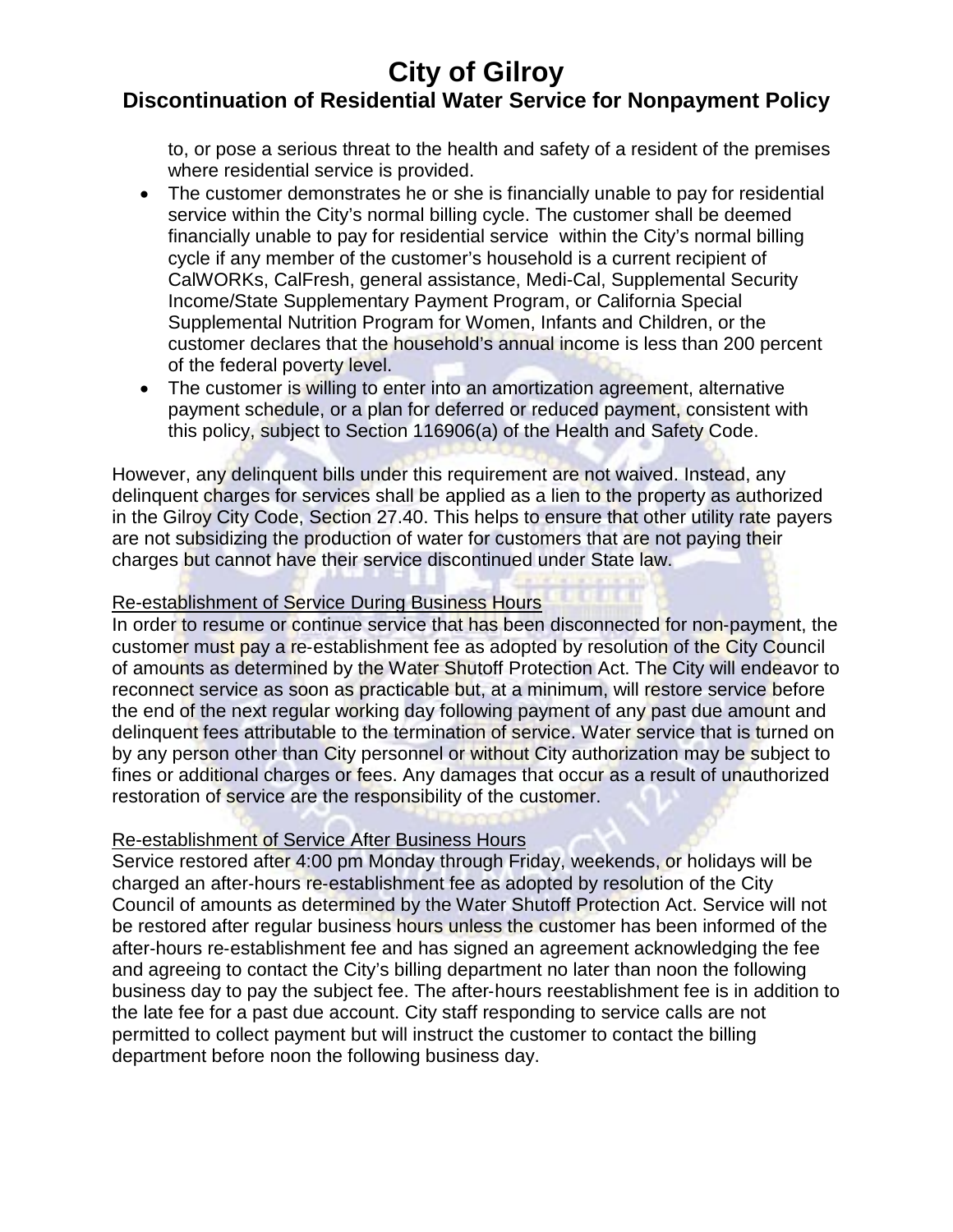## **Discontinuation of Residential Water Service for Nonpayment Policy**

Sometimes water service is discontinued because the service is a new account and the City has not received a request to establish service. If service is being restored after regular business hours because the customer has yet to establish service, the customer must agree to contact the billing department to establish service the next business day and the after-hours reestablishment will be waived. If service is discontinued for any reason not identified above, the service should be restored as quickly as possible and the customer advised to contact the billing department to resolve the issue.

### Notification of Disposition of Returned Check

Upon receipt of a returned check taken as payment of water service or other charges, the City will consider the account not paid. The City will make a reasonable, good faith effort to notify the customer by phone or email of the returned check. If they payment was for an account that is already delinquent, then the date of discontinuance of service will remain unchanged. If the payment was made within forty eight (48) hours of discontinuance, a minimum of a forty eight (48) hour notice of termination of service due to a returned check will be generated, ensuring at least forty eight (48) hours before the service is discontinued. The means of notification will be based upon the notification preference (text, phone, or email) selected by the customer. Customers who have not selected a means of notification will be notified by phone. If the City is unable to make contact by text, phone, or email, a good faith effort will be made to visit the residence and leave a notice of termination of service.

Water service will be disconnected if the amount of the returned check and the returned check charge are not paid on or before the date specified in the notice of termination. All amounts paid to redeem a returned check and to pay the returned check charge must be in cash, credit card or certified funds.

#### Returned Checks for Previously Disconnected Service

In the event a customer tenders a non-negotiable check as payment to restore water service previously disconnected for non-payment and the City restores service, the City may promptly disconnect service without providing further notice. No forty eight (48) hour notice of termination will be given in the case of a non‐negotiable check tendered for payment of water charges that were subject to discontinuance.

Any customer issuing a non-negotiable check as payment to restore service turned off for nonpayment will be required to pay cash, credit card or certified funds to restore future service disconnections for a period of twelve (12) months from the date of the returned payment.

#### Disputed Bills

If a customer disputes the water bill and exercises their right to appeal, the City will not disconnect water service for non‐payment while the appeal is pending. Appeals shall be heard by the Finance Director, or his/her designee. Once a determination on the appeal